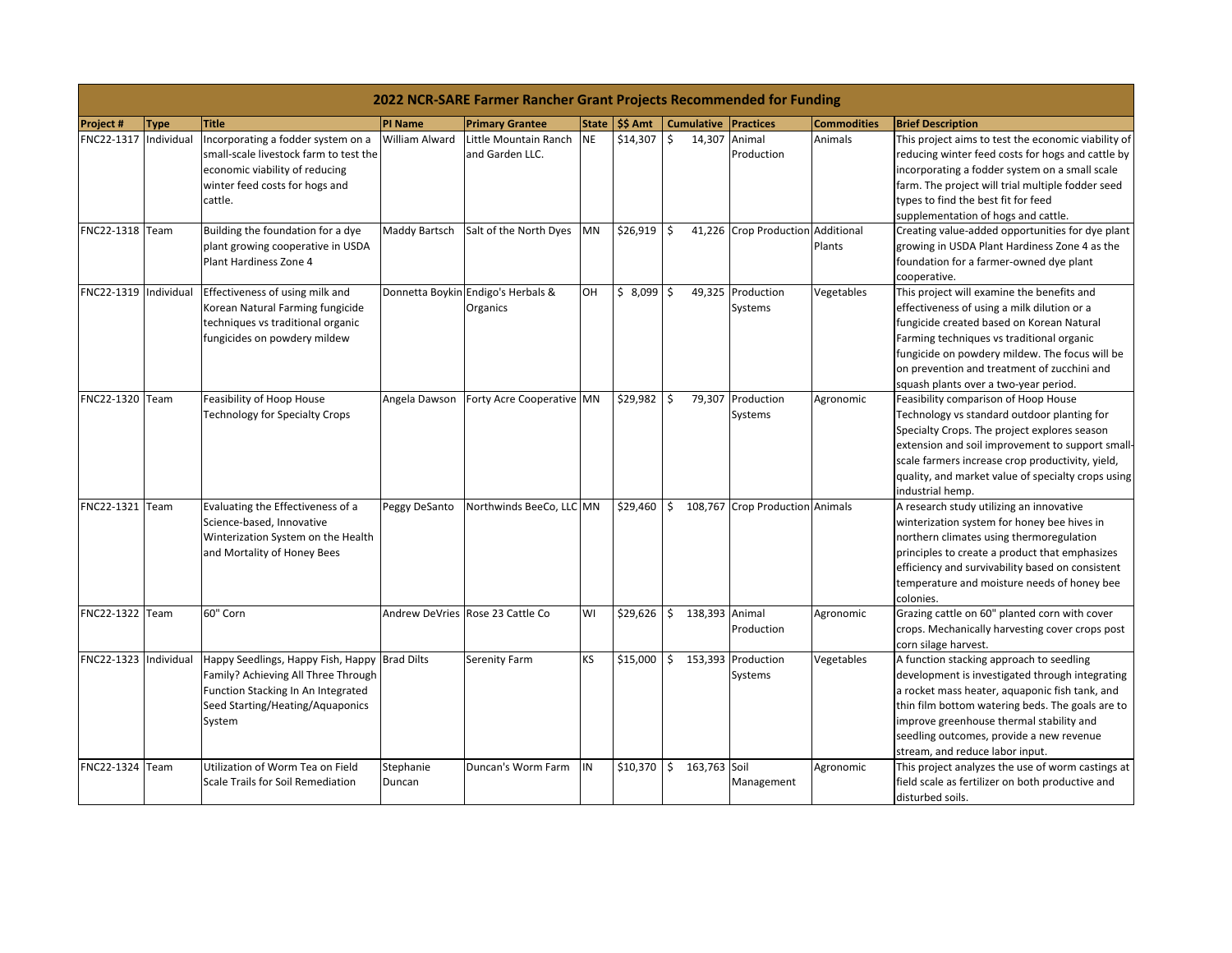| FNC22-1325 Individual |           | Evaluate the Efficiency of Raising<br>Pastured Egg Layers in a Compost<br>Heated Hoophouse Over Winter and<br>Their Influence on Compost Quality                             | Craig Fischer                   | <b>Sleepy Bison Acres</b>              | ΜN |             |           |              | \$ 9,716   \$ 173,479 Production<br>Systems | Animals              | Craig Fischer will evaluate the efficiency of raising<br>pastured egg layers in a compost heated<br>hoophouse over winter and their influence on<br>compost quality.                                                                                                                                                            |
|-----------------------|-----------|------------------------------------------------------------------------------------------------------------------------------------------------------------------------------|---------------------------------|----------------------------------------|----|-------------|-----------|--------------|---------------------------------------------|----------------------|---------------------------------------------------------------------------------------------------------------------------------------------------------------------------------------------------------------------------------------------------------------------------------------------------------------------------------|
| FNC22-1326 Team       |           | <b>Improving Carbon Sequestration</b><br>through Bale Grazing and Keyline<br>Cultivation                                                                                     | <b>Erin Gaugler</b>             | Gaugler Farm and<br>Ranch              | ND | \$15,861    | Ŝ.        | 189,340 Soil | Management                                  | Other                | Project will demonstrate the use of bale grazing,<br>a winter feeding strategy, and Keyline cultivation<br>to transform water management and promote<br>carbon sequestration.                                                                                                                                                   |
| FNC22-1327            | ndividual | Scaling up organic botanical<br>production in the Upper Midwest                                                                                                              | Delanie<br>Harrmann             | So Below Apothecary<br><b>LLC</b>      | ΜN | \$15,000    | \$        |              | 204,340 Production<br>Systems               | Additional<br>Plants | Sustainable production of botanicals with an<br>emphasis on species native to Minnesota. The<br>goal of the project is to create efficiencies<br>relating to growing, harvesting, drying, and<br>processing botanicals for sale and value added<br>products that can be replicated by other small<br>farmers.                   |
| FNC22-1328 Team       |           | South Side Family Farms Black<br>Farmer/Heritage Project                                                                                                                     | Min. Aaron K.<br><b>Hopkins</b> | <b>ICANDO Community</b><br>Development | OН | \$28,760    | \$        |              | 233,100 Education &<br>Training             | Vegetables           | To engage and mentor 5 underserved Black<br>youth in our disadvantaged community and<br>expose them to Black Heritage Farming and the<br>opportunities Agriculture affords them to a<br>quality of life success outcomes.                                                                                                       |
| FNC22-1329            | ndividual | Promoting farm sustainability with<br>complementary intercropping of<br>English walnut, peaches, and sheep<br>pastureland.                                                   | Abby Johnson                    | Ox Heights                             | MI | $$7,539$ \$ |           | 240,639      | Production<br>Systems                       | <b>Nuts</b>          | A sustainable whole-farm system will be<br>demonstrated through a novel intercropping of<br>English walnut, peaches, and livestock.                                                                                                                                                                                             |
| FNC22-1330 Individual |           | Mitigating and Eliminating the<br>Impact of Aphids and White Moth<br>Butterflies on Cabbages, Okra and<br><b>Collards Using Sustainable</b><br><b>Agricultural Practices</b> | Ava Johnson                     | SE Gardens and Farm                    | OH | \$13,279    | \$        | 253,918 Pest | Management                                  | Vegetables           | SE Gardens and Farm would like to conduct a<br>controlled experiment in order to examine what<br>mix of treatment will eradicate or mitigate the<br>impact of aphids and the white moth butterfly on<br>cabbage, collard greens, and okra using<br>sustainable agricultural practices.                                          |
| FNC22-1331 Team       |           | Exploring the production costs,<br>utility, and value of by-products in<br>Kernza <sup>®</sup> perennial grain production                                                    | Brandon<br>Kaufman              | <b>Brandon and Morgan</b><br>Kaufman   | ΚS | \$29,980    | Ś         |              | 283,898 Production<br>Systems               | Agronomic            | We will assess and document yields and feed<br>value of straw, hulls, and bran produced in<br>Kernza <sup>®</sup> perennial grain production, cleaning and<br>milling. We will investigate if ammoniating straw<br>bales or pelletizing hulls increases their feed and<br>economic value.                                       |
| FNC22-1332            | ndividual | Comparing fall- and spring-planted<br>row crop to pasture conversion after<br>multiple years of grazed diverse<br>continuous cover crops                                     |                                 | Zachary Knutson Knutson Shorthorns     | ΜN | \$15,000    | <b>\$</b> | 298,898      | Animal<br>Production                        | Animals              | Establishing perennial pasture into former row<br>crop land after two years of grazed continuous<br>covers. Summer annuals will be grazed and<br>followed with fall biennial mix. Half the field will<br>be seeded with diverse perennials in the fall, the<br>other half will be interseeded with perennials in<br>the spring. |
| FNC22-1333 Team       |           | Growing Specialty Crops in "Sacrifice Zachary Knutson Knutson Shorthorns<br>Paddock" after Winter Bale-Grazing                                                               |                                 |                                        | MN | \$8,245     | \$        |              | 307,143 Crop Production Vegetables          |                      | Specialty crops are started in a greenhouse then<br>planted directly into bale residue left behind by<br>cows from winter-feeding to make use of land<br>that would normally be unproductive for the<br>season. Residue serves as mulch and fertilizer to<br>reduce weeding labor and chemical inputs.                          |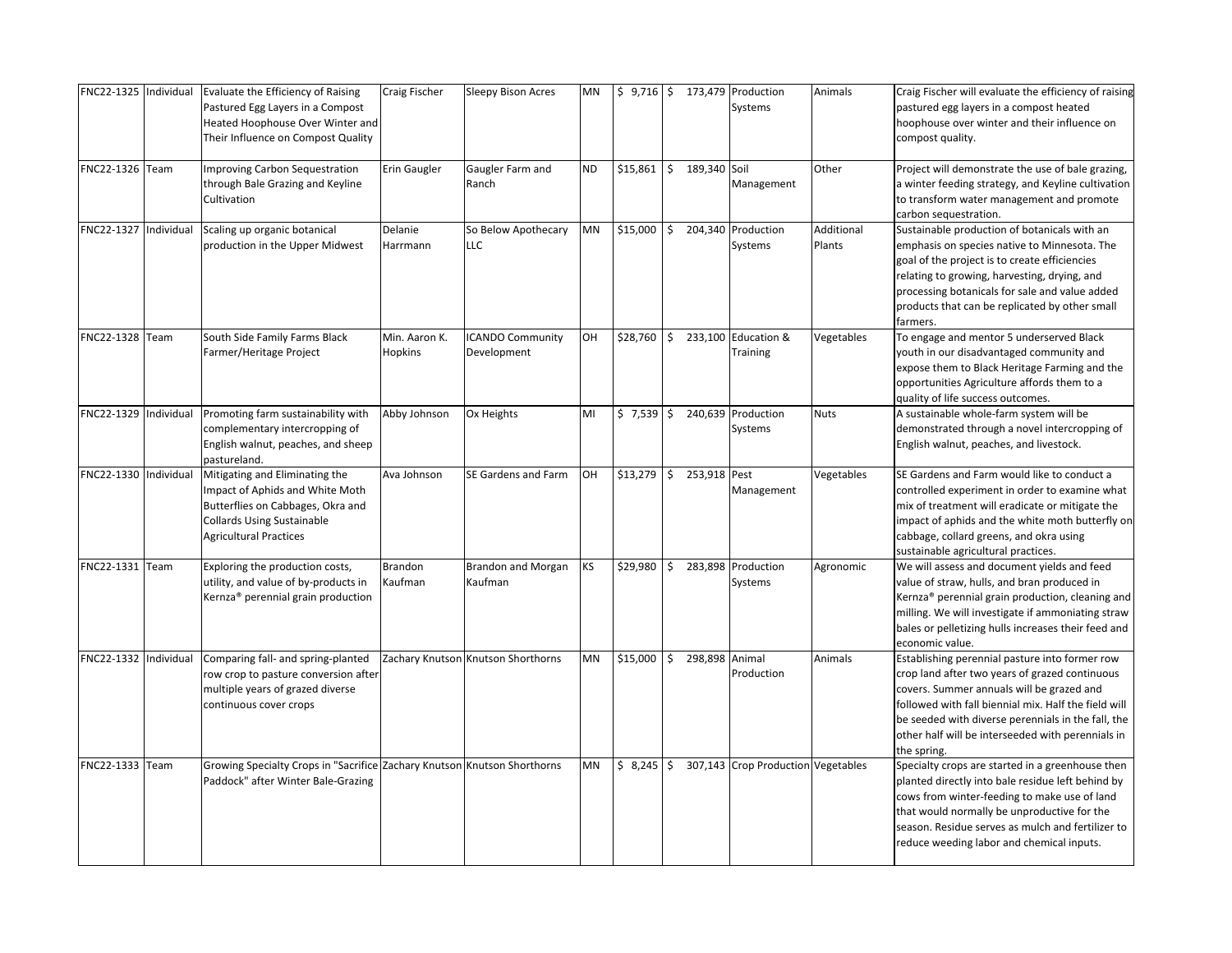| FNC22-1334 Individual<br>FNC22-1335 | Individual | Truffle-Hardwood Orchard<br>Development: A New Agro-Forestry<br>Product for Indiana<br>Mushroom farming without single-                                        | Mimi Kokoska<br>Maks Kopish | Koko Earth Farms, LLC  IN<br>Maks' Mushrooms                                          | WI | $$15,000$ \$<br>$$3,059$ \$ |     |         | 322,143 Crop Production Agronomic<br>325,202 Production | Other                | This project integrates the expertise of farmers<br>and educators to develop best practices for<br>establishing a burgundy truffle inoculated oak<br>orchard in Indiana and develop associated<br>educational media on soil health, food systems,<br>quality of life, culinary experiences, marketing<br>and tourism.<br>This grant will explore the viability of low-tech, |
|-------------------------------------|------------|----------------------------------------------------------------------------------------------------------------------------------------------------------------|-----------------------------|---------------------------------------------------------------------------------------|----|-----------------------------|-----|---------|---------------------------------------------------------|----------------------|-----------------------------------------------------------------------------------------------------------------------------------------------------------------------------------------------------------------------------------------------------------------------------------------------------------------------------------------------------------------------------|
|                                     |            | use plastic: A simple, low-tech<br>method for family farmers                                                                                                   |                             |                                                                                       |    |                             |     |         | Systems                                                 |                      | low-waste mushroom growing using vinegar-<br>pasteurized substrate held in slightly modified<br>reusable buckets. The goal is to make mushroom<br>growing easier and more accessible for small-<br>scale farmers while reducing single-use plastic<br>waste.                                                                                                                |
| FNC22-1336 Team                     |            | <b>Expanding Production of African</b><br>Eggplant in the Red River Valley                                                                                     | Verna Kragnes               | Prairie Rose<br>Agricultural Institute<br>for Research,<br>Innovation, &<br>Education | MN | \$29,611                    | I\$ |         | 354,813 Crop Production Vegetables                      |                      | Refugee immigrant farmer members in New<br>Roots Farm Incubator Cooperative seek funding<br>to develop skills in season extension methods,<br>and to launch a valued added enterprise for<br>expanded fresh and seasonal availability of<br>African eggplant, a high value crop of interest in<br>Asian & African communities.                                              |
| FNC22-1337 Individual               |            | Inspirational Three Sisters Mounds<br>Sunshine Experiment with<br>Sunflowers and Community Seed<br>Distribution in Evansville, Indiana                         | Lindsey Krantz              | Catalpa Tree LLC                                                                      | IN | \$15,000                    | \$  |         | 369,813 Production<br>Systems                           | Agronomic            | 3 Sisters intercropping, Indigenous practices,<br>corn, maize, beans, squash, living wage, decent<br>wage, sunflowers, sunshine experiment,<br>community building, food justice, social justice,<br>mounds, circular plantings, farm-to-table<br>potential, seed packing, horizontal seed<br>distribution.                                                                  |
| FNC22-1339                          | Individual | Participatory, Community-Driven<br>Agriculture: A new model for small<br>farms that actively engages<br>customers in the cultivation of food<br>and culture    | Weston<br>Lombard           | Solid Ground Farm                                                                     | OН | \$14,970                    | \$  | 384,783 | Education &<br>Training                                 | Vegetables           | Solid Ground Farm's new participatory,<br>community-driven agriculture model is an<br>innovative approach to neighborhood food<br>production and guided, hands-on farmer training<br>that engages participants in the growing of their<br>own food while building culture and community<br>around sustainable agriculture.                                                  |
| FNC22-1338                          | Team       | Red Mulberry Search and Rescue:<br>Preserving Genetic Diversity for the<br>Future of Sustainable Agroforestry                                                  | Weston<br>Lombard           | Solid Ground Farm                                                                     | OН | \$19,437                    | \$  |         | 404,220 Crop Production Fruits                          |                      | Our native red mulberry produces delicious,<br>nutritious fruit, however, it is conspicuously<br>absent from farms and orchards and fading from<br>its wild range, replaced instead by the invasive<br>Morus alba and its hybrids. Before it is gone<br>forever, we will find, rescue, and celebrate our<br>native treasure.                                                |
| FNC22-1340 Individual               |            | Create artisan-in-residence program Eliza (Blue)<br>to further education in value-added<br>agricultural products specific to our<br>remote, ranching community | Loughlin                    | Plainsong Farm and<br>Fiber                                                           | SD | $$3,905$ $$$                |     | 408,125 | Education &<br>Training                                 | Additional<br>Plants | We will create an artisan-in-residence program<br>for short- and long-term residencies. Selection of<br>artisans will focus of craftspeople whose source<br>materials are readily available in our region, with<br>an educational component that will benefit the<br>whole community.                                                                                       |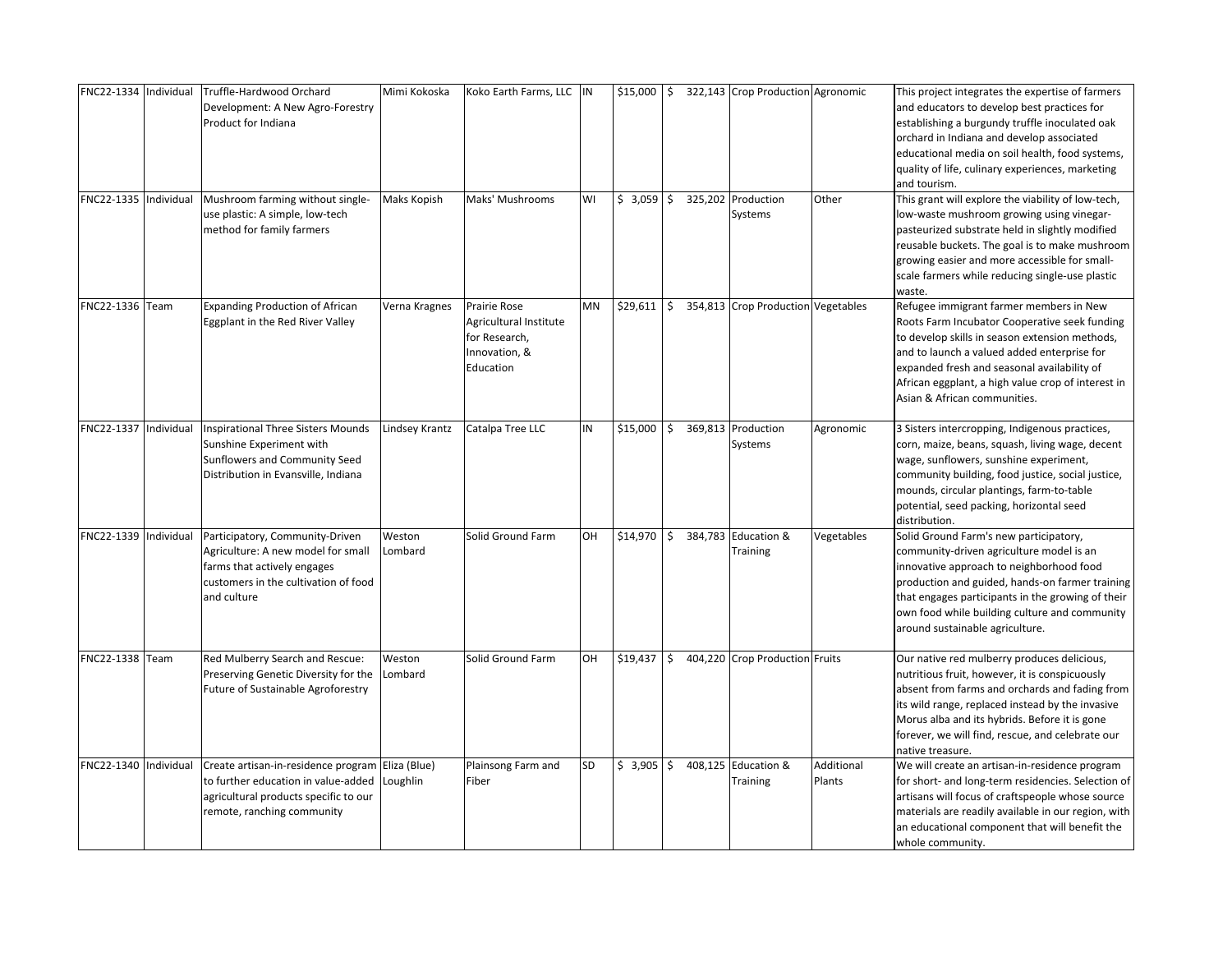| FNC22-1341 Individual |             | Managing Cropload with the Pollen                | Christopher          | Two Onion Farm           | W١        | \$14,756 | \$           |         | 422,881 Crop Production Fruits    |            | We will evaluate the pollen tube growth model as    |
|-----------------------|-------------|--------------------------------------------------|----------------------|--------------------------|-----------|----------|--------------|---------|-----------------------------------|------------|-----------------------------------------------------|
|                       |             | Tube Growth Model In Organic                     | <b>McGuire</b>       |                          |           |          |              |         |                                   |            | a tool to time spray applications of crop thinning  |
|                       |             | Apple Orchards                                   |                      |                          |           |          |              |         |                                   |            | agents to manage cropload in an organic apple       |
|                       |             |                                                  |                      |                          |           |          |              |         |                                   |            | orchard and we will share results with other        |
|                       |             |                                                  |                      |                          |           |          |              |         |                                   |            | farmers through presentations, an online video,     |
|                       |             |                                                  |                      |                          |           |          |              |         |                                   |            | and a written report.                               |
| FNC22-1342 Individual |             | Evaluation of weed suppression                   | <b>Miles Mentzer</b> | Mentzer Family Farm      | KS.       | \$14,175 | <b>S</b>     |         | 437,056 Production                | Vegetables | Testing sustainable weed suppression on             |
|                       |             | between Paper mulch, and straw                   |                      |                          |           |          |              |         | Systems                           |            | pumpkins, with paper mulch and straw after a        |
|                       |             | mulch, and terminated winter cover               |                      |                          |           |          |              |         |                                   |            | winter cover crop. We want to use a natural         |
|                       |             | crop on pumpkins and winter                      |                      |                          |           |          |              |         |                                   |            | mulch vs a plastic mulch so that after harvest it   |
|                       |             | squash.                                          |                      |                          |           |          |              |         |                                   |            | eliminates the need to pull the plastic up and can  |
|                       |             |                                                  |                      |                          |           |          |              |         |                                   |            | be left in the field or micro plastics being added  |
|                       |             |                                                  |                      |                          |           |          |              |         |                                   |            | to the soil.                                        |
| FNC22-1343            | ndividual   | Ducks in an Upper Midwestern                     | Kerri Meyer          | Good Courage Farm        | ΜN        | \$13,114 | $\mathsf{S}$ |         | 450,170 Production                | Animals    | Using portable fencing, housing, and water, dual-   |
|                       |             | Vineyard: Managing Pests, Weeds                  |                      |                          |           |          |              |         | Systems                           |            | purpose ducks are rotationally grazed in a small-   |
|                       |             | and Grass while Improving Soil                   |                      |                          |           |          |              |         |                                   |            | scale vineyard. Measurable outcomes include         |
|                       |             | Fertility                                        |                      |                          |           |          |              |         |                                   |            | reduced pest and weed pressure, reduced fuel        |
|                       |             |                                                  |                      |                          |           |          |              |         |                                   |            | and hours spent mowing, and improved soil           |
|                       |             |                                                  |                      |                          |           |          |              |         |                                   |            | fertility. Egg and meat sales offset flock          |
|                       |             |                                                  |                      |                          |           |          |              |         |                                   |            | management costs.                                   |
| FNC22-1344            | <b>Team</b> | A Workers Cooperative Food System Beth Neff      |                      | <b>MARSH</b>             | MO        | \$29,120 | Ś.           |         | 479,290 Sustainable               | Vegetables | The MARSH Cooperative seeks to develop              |
|                       |             | Approach to Climate Resilience                   |                      |                          |           |          |              |         | Communities                       |            | strategies for climate resilience in a vulnerable   |
|                       |             |                                                  |                      |                          |           |          |              |         |                                   |            | low-income neighborhood through a cooperative       |
|                       |             |                                                  |                      |                          |           |          |              |         |                                   |            | approach to sustainable food production that        |
|                       |             |                                                  |                      |                          |           |          |              |         |                                   |            | supports the community economically while           |
|                       |             |                                                  |                      |                          |           |          |              |         |                                   |            | exploring innovations in climate-responsive         |
|                       |             |                                                  |                      |                          |           |          |              |         |                                   |            | urban agriculture methods.                          |
| FNC22-1345 Team       |             | Microalgae application as a soil                 | Alex Peterson        | RJPage CO                | <b>NE</b> | \$29,586 | Ś.           |         | 508,876 Crop Production Agronomic |            | Microalgae Chlorella will be applied as a soil      |
|                       |             | amendment to improve soil health,                |                      |                          |           |          |              |         |                                   |            | amendment to clover and alfalfa crops to            |
|                       |             | crop production, and water                       |                      |                          |           |          |              |         |                                   |            | measure soil health, biomass production, and        |
|                       |             | management                                       |                      |                          |           |          |              |         |                                   |            | moisture retention. As a team project, enhanced     |
|                       |             |                                                  |                      |                          |           |          |              |         |                                   |            | crops will be used separately in pollination and    |
|                       |             |                                                  |                      |                          |           |          |              |         |                                   |            | beef herd daily rations to improve sustainable      |
|                       |             |                                                  |                      |                          |           |          |              |         |                                   |            | agricutural practices.                              |
| FNC22-1346 Individual |             | Small-scale Microgreen farming as a Tom Phillips |                      | <b>StarkFresh</b>        | OН        | \$15,000 | \$           |         | 523,876 Production                | Other      | Using existing resources to start a small-scale,    |
|                       |             | pathway out of poverty                           |                      |                          |           |          |              |         | Systems                           |            | indoor microgreen farm for people wanting to        |
|                       |             |                                                  |                      |                          |           |          |              |         |                                   |            | have urban agricultural employment when living      |
|                       |             |                                                  |                      |                          |           |          |              |         |                                   |            | in poverty and cannot easily find work.             |
| FNC22-1347            | ndividual   | Low-cost Farm-made Indigenous Soil Kevin Prather |                      | <b>Mellowfields Farm</b> | KS.       | \$7,704  | \$           | 531,580 | Soil                              | Vegetables | We will be looking at how the yield of high tunnel  |
|                       |             | Microbial Inoculant: Yield Impact on             |                      |                          |           |          |              |         | Management                        |            | tomatoes are affected by the use of a farm-made     |
|                       |             | <b>High Tunnel Grown Tomatoes</b>                |                      |                          |           |          |              |         |                                   |            | indigenous soil microbial inoculant similar to      |
|                       |             |                                                  |                      |                          |           |          |              |         |                                   |            | Korean Natural Farming methods, but simpler         |
|                       |             |                                                  |                      |                          |           |          |              |         |                                   |            | and cheaper to implement using locally sourced      |
|                       |             |                                                  |                      |                          |           |          |              |         |                                   |            | ingredients.                                        |
| FNC22-1348 Team       |             | Wide Row Cover Crop                              | <b>Bob Recker</b>    | Cedar Valley             | IA        | \$28,870 | \$           |         | 560,450 Production                | Agronomic  | Cover Crops have shown excellent response to        |
|                       |             | Demonstrations for Soil and Water                |                      | <b>Innovation LLC</b>    |           |          |              |         | Systems                           |            | additional sunlight provided by wider than          |
|                       |             | <b>Quality Improvement</b>                       |                      |                          |           |          |              |         |                                   |            | normal corn row spacing. This grant enables         |
|                       |             |                                                  |                      |                          |           |          |              |         |                                   |            | expansion of my work to demonstrate the             |
|                       |             |                                                  |                      |                          |           |          |              |         |                                   |            | benefits to soil and water quality on grower fields |
|                       |             |                                                  |                      |                          |           |          |              |         |                                   |            | beyond my own plot fields for my experience as      |
|                       |             |                                                  |                      |                          |           |          |              |         |                                   |            | well as other growers.                              |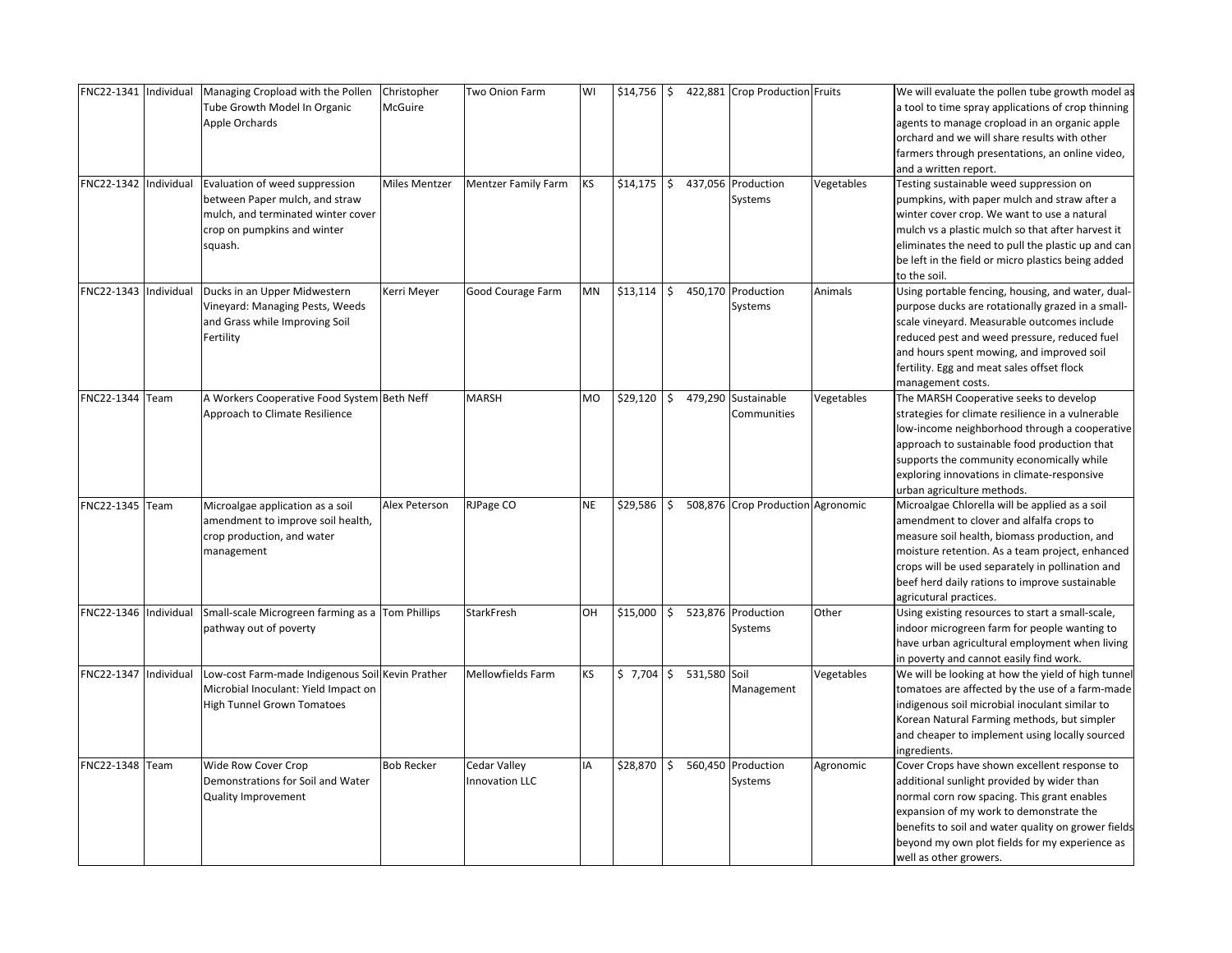| FNC22-1349 Team       |            | <b>Everybody Grows</b>                           |                     | Girard Sagmiller The Gifted Learning | <b>KS</b> | \$29,997     | \$ |                | 590,447 Sustainable | Vegetables    | This grant will assist special needs beginning     |
|-----------------------|------------|--------------------------------------------------|---------------------|--------------------------------------|-----------|--------------|----|----------------|---------------------|---------------|----------------------------------------------------|
|                       |            |                                                  |                     | Project                              |           |              |    |                | Communities         |               | farmers to roll out direct sales to chefs, and     |
|                       |            |                                                  |                     |                                      |           |              |    |                |                     |               | community of heirloom vegetable varieties using    |
|                       |            |                                                  |                     |                                      |           |              |    |                |                     |               | sustainable methods. Seeds saving and collecting   |
|                       |            |                                                  |                     |                                      |           |              |    |                |                     |               | the seeds the beginning farmers will grow out      |
|                       |            |                                                  |                     |                                      |           |              |    |                |                     |               | several varieties and sell the heirloom open non-  |
|                       |            |                                                  |                     |                                      |           |              |    |                |                     |               | gmo seeds.                                         |
| FNC22-1350            | Individual | Community Gardening with                         | Scarlett            | Loveland Acres Farm                  | WI        | \$16,186     | \$ |                | 606,633 Education & | Vegetables    | This project will use hands on learning activities |
|                       |            | Chickens & Littles                               | Salamone            |                                      |           |              |    |                | Training            |               | to connect marginalized little ones and their      |
|                       |            |                                                  |                     |                                      |           |              |    |                |                     |               | families to a community garden, providing          |
|                       |            |                                                  |                     |                                      |           |              |    |                |                     |               | mutual aid shares, that utilizes sustainable       |
|                       |            |                                                  |                     |                                      |           |              |    |                |                     |               | practices for growing culturally relevant crops    |
|                       |            |                                                  |                     |                                      |           |              |    |                |                     |               | while integrating chickens hatched by families for |
|                       |            |                                                  |                     |                                      |           |              |    |                |                     |               | pest management.                                   |
| FNC22-1351            | Individual | Developing standardized procedures Annie Schmitz |                     | The Farmory                          | WI        | \$18,651     | \$ | 625,284 Animal |                     | Animals       | Refining The Farmory's commercial percid           |
|                       |            | to increase production of saleable               |                     |                                      |           |              |    |                | Production          |               | hatchery to produce more saleable yellow perch     |
|                       |            | yellow perch fingerlings year-round              |                     |                                      |           |              |    |                |                     |               | and share practices with current and future        |
|                       |            |                                                  |                     |                                      |           |              |    |                |                     |               | aquaculturists.                                    |
| FNC22-1352            | Individual | Establish a system of composting to              | <b>Bailey Scott</b> | Sun Sprout Farm                      | <b>MN</b> | \$14,725     | Ŝ. | 640,009 Soil   |                     | Agronomic     | Compost materials will be gathered from the        |
|                       |            | produce local sustainable                        |                     |                                      |           |              |    |                | Management          |               | community and neighboring farms to be piled        |
|                       |            | agricultural inputs                              |                     |                                      |           |              |    |                |                     |               | and processed to create local sustainable          |
|                       |            |                                                  |                     |                                      |           |              |    |                |                     |               | agricultural inputs.                               |
| FNC22-1353            | ndividual  | Feeding Families by Farming                      | Anjulette Smith     | North Kansas City                    | <b>MO</b> | \$3,790      | \$ | 643,799        | Sustainable         | Vegetables    | The funds would ensure that the Urban Farm         |
|                       |            |                                                  |                     | YMCA                                 |           |              |    |                | Communities         |               | would continue to be a sustainable resource for    |
|                       |            |                                                  |                     |                                      |           |              |    |                |                     |               | many individuals facing food insecurity. We        |
|                       |            |                                                  |                     |                                      |           |              |    |                |                     |               | would like to continue serving our community by    |
|                       |            |                                                  |                     |                                      |           |              |    |                |                     |               | expanding the farm so we can produce more          |
|                       |            |                                                  |                     |                                      |           |              |    |                |                     |               | food to serve more people.                         |
| FNC22-1354            | Team       | Accelerating Soil Health and Farm                | Jeff Steffen        | Jeff Steffen                         | <b>NE</b> | \$29,864     | \$ |                | 673,663 Production  | not commodity | This project will evaluate if the economic,        |
|                       |            | Profitability using Biological                   |                     |                                      |           |              |    |                | Systems             | specific      | environmental and social benefits of soil health   |
|                       |            | Amendments                                       |                     |                                      |           |              |    |                |                     |               | systems can be accelerated by the addition of      |
|                       |            |                                                  |                     |                                      |           |              |    |                |                     |               | biological amendments.                             |
| FNC22-1355 Individual |            | This project will test the efficacy of           | Jonathan            | Pine Creek Farms LLC                 | <b>MN</b> | \$15,000     | Ŝ. |                | 688,663 Production  | Vegetables    | Pine Creek Farms will design and create a Self-    |
|                       |            | using compost, as a mulch and weed Stensgard     |                     |                                      |           |              |    |                | Systems             |               | Loading Compost Spreader to utilize compost as     |
|                       |            | suppressor, in small-scale no-till               |                     |                                      |           |              |    |                |                     |               | a mulch and weed suppressor in an ergonomic        |
|                       |            | vegetable production.                            |                     |                                      |           |              |    |                |                     |               | way, promoting better yields, profits, and soil    |
|                       |            |                                                  |                     |                                      |           |              |    |                |                     |               | structure, while decreasing manual labor and the   |
|                       |            |                                                  |                     |                                      |           |              |    |                |                     |               | use of tillage.                                    |
| FNC22-1356 Team       |            | A Citizen Science Approach to                    | Ryan Tenney         | Sankara Farm LLC                     | <b>MO</b> | $$29,619$ \$ |    |                | 718,282 Sustainable | not commodity | Initiating a Community Soil Science Cooperative    |
|                       |            | Building Multiple Johnson-Su                     |                     |                                      |           |              |    |                | Communities         | specific      | (CSSC) that raises awareness of soil ecology using |
|                       |            | Bioreactors to Increase Soil Health,             |                     |                                      |           |              |    |                |                     |               | Art, produces compost, and provides access to      |
|                       |            | Vegetable Nutrient Density and                   |                     |                                      |           |              |    |                |                     |               | research tools.                                    |
|                       |            | Urban Food Sovereignty                           |                     |                                      |           |              |    |                |                     |               |                                                    |
| FNC22-1357            | ndividual  | Cover Crop Prescribed Burning and                | Ana Timmer          | The Cornucopia                       | IA        | \$11,743     | \$ |                | 730,025 Production  | Vegetables    | Prairie fires, both natural and prescribed, are    |
|                       |            | Nutrient Profile                                 |                     |                                      |           |              |    |                | Systems             |               | used for a variety of reasons including changing   |
|                       |            |                                                  |                     |                                      |           |              |    |                |                     |               | the nutrient profile of the soil. Cover crop       |
|                       |            |                                                  |                     |                                      |           |              |    |                |                     |               | burning may add the correct balance of nutrients   |
|                       |            |                                                  |                     |                                      |           |              |    |                |                     |               | into the soil and reduce the need for compost or   |
|                       |            |                                                  |                     |                                      |           |              |    |                |                     |               | other soil additives.                              |